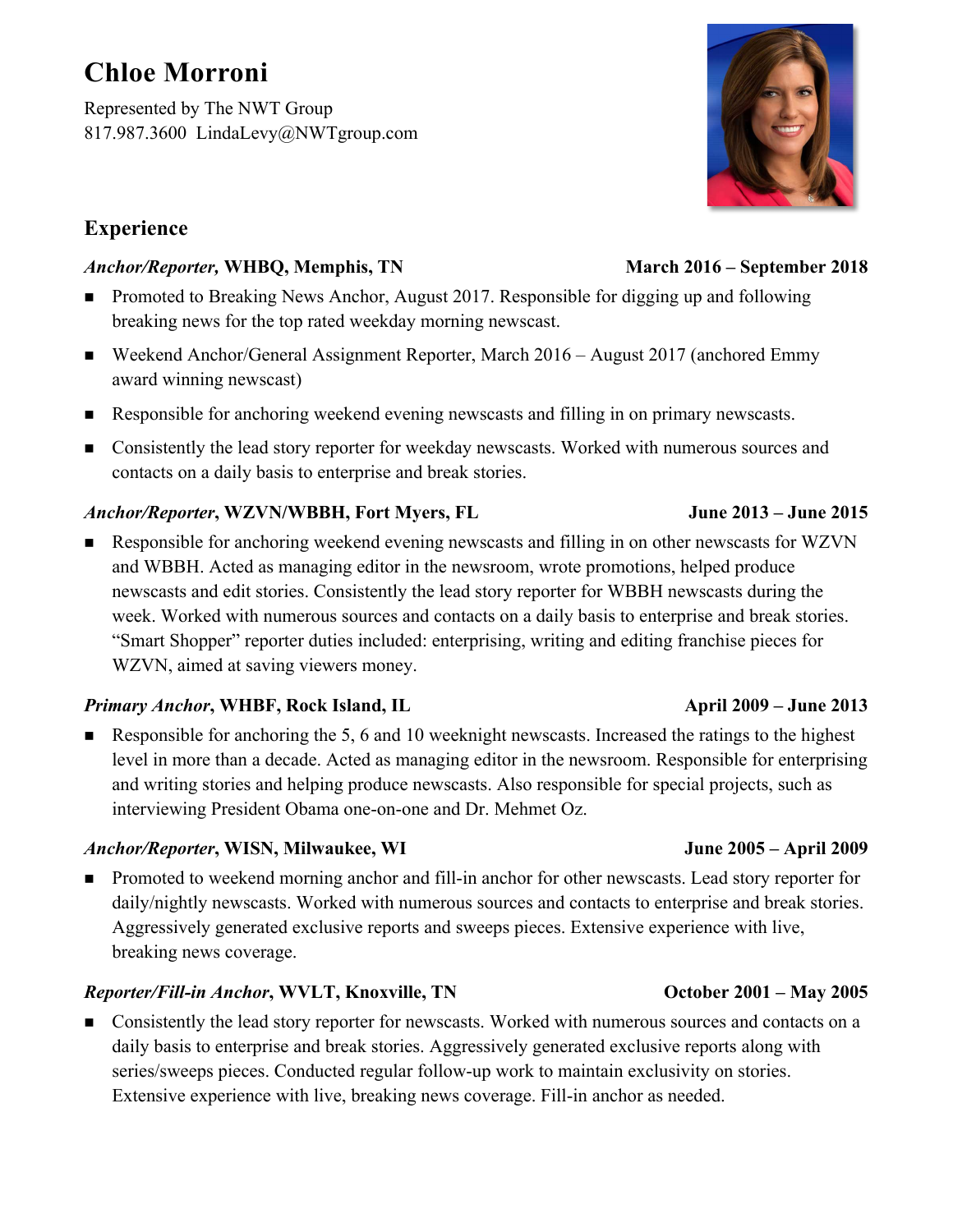### *Freelance Reporter***, WATE, Knoxville, TN March 2001 – July 2001**

n Consistently the lead story reporter for newscasts. Worked with numerous contacts to enterprise and develop lead stories. Responsible for live, breaking news coverage, live reports for daily/nightly newscasts and series/sweeps pieces.

**EXECUTE:** Responsible for enterprising stories and cultivating contacts. Filed live reports for daily/nightly newscasts. Generated series/sweeps pieces and edited packages.

### **Production Assistant/Field Producer/Assignment Editor September 1998 – September 1999 WBBH/WZVN, Fort Myers, FL**

**n** Responsible for acting as main editor, taking satellite feeds, floor managing, operating video tapes, audio, studio cameras and Quanta. Also responsible for gathering news, writing and editing stories, as well as setting up stories and monitoring scanners on the assignment desk.

# **Education**

### **Ursinus College, Collegeville, PA**

Bachelor of Arts, Communications & English

# **Awards/Personal**

- 2017 Emmy Award Weekend Newscast Midsouth Region anchored 7 hours of continuous coverage of protests that shut down a portion of Memphis
- n 2017 Emmy Nomination Light Feature News Report Midsouth Region
- 2015 Edward R. Murrow Region 13 Breaking News Estero Missing Kids
- 2015 Edward R. Murrow Region 13 Newscast Struck By Lightning WBBH
- n 2015 Edward R. Murrow Region 13 Overall Excellence WBBH
- 2015 Winner, Breaking News Long Format Three Struck By Lightning Florida Associated Press **Broadcasters**
- 2015 Winner, Best Overall Medium Market, NBC2 Florida Associated Press
- 2014 Emmy nomination NATAS Suncoast Chapter team coverage of breaking news
- n 2013 Best News Series/Documentary Illinois Associated Press 2nd Place
- 2012 One-on-one interview with President Obama
- n 2010 Silver Dome Award Illinois Broadcasters Association Best Public Affairs Programming/
- Medium Market
- n 2008 Emmy spot coverage and breaking news Chicago/Midwest chapter of the National Academy of Television Arts and Sciences.

### *Reporter***, WSIL, Carterville, IL September 1999 – December 2000**